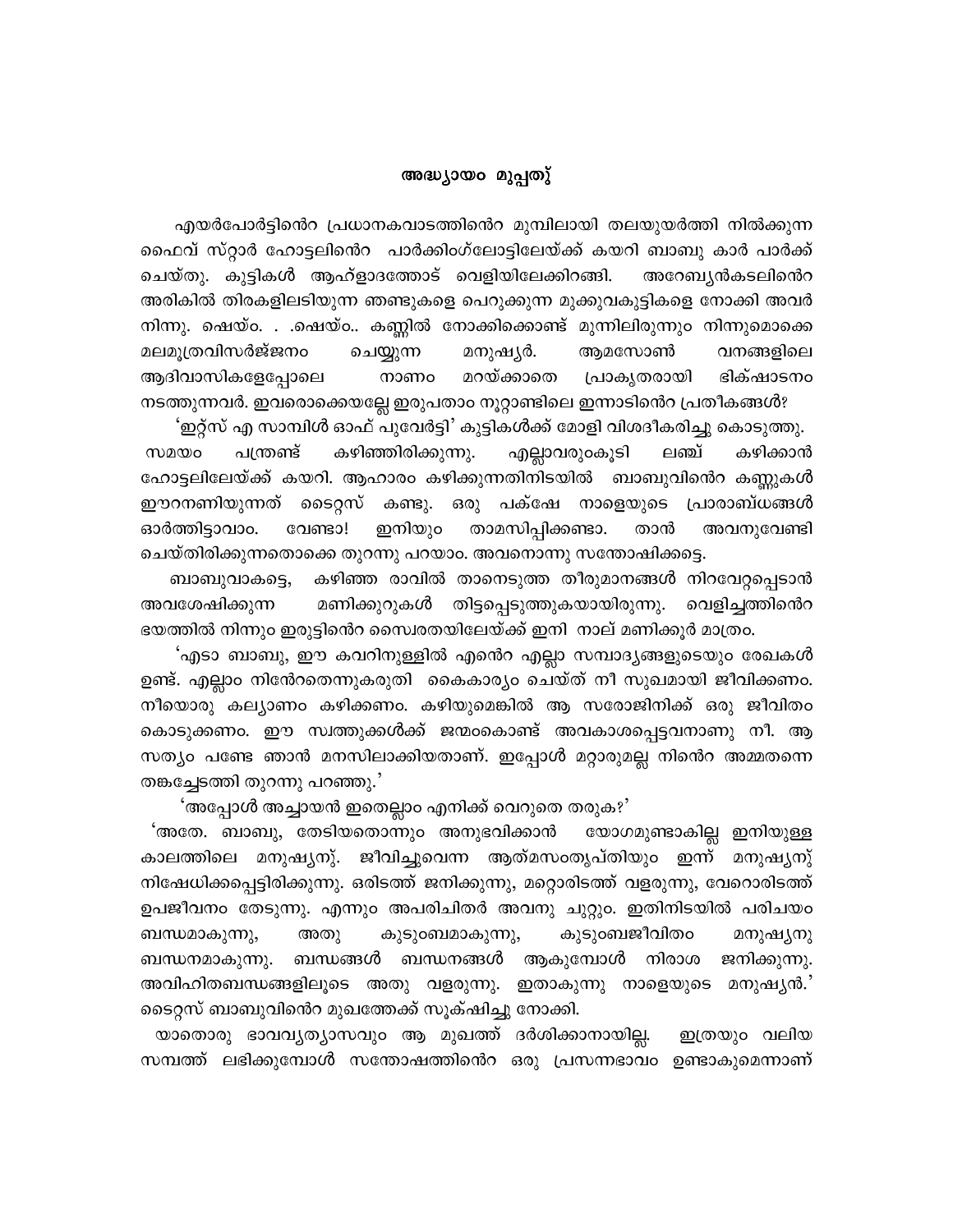ടൈറ്റസ് കരുതിയതു്. ഒരു പക്ഷേ സന്തോഷത്തെ ഉള്ളിലടക്കിയതാകാം ഈ നിശബ്ദതയ്ക്കു കാരണം.

'എന്താ ബാബു നീയൊന്നും പറയാത്തതു്?'

'അപ്പോൾ അച്ചായൻ ഇനിയും വരില്ലു' ആചോദ്യത്തിൽ വളരെ അർത്ഥങ്ങൾ നിറഞ്ഞു നിന്നിരുന്നു.

'വരുമെടാ. . . അത് ഏത് അവസ്ഥയിലെന്നു പറയാനാവില്ല. ഒരു പക്ഷേ എല്ലാം നഷ്ടപ്പെട്ടവനായി. . . ഒപ്പം ഒരു തീരാരോഗിയായി. . ചിലപ്പോൾ എല്ലാം ഉള്ള ഒരു പ്രതാപശാലിയായി. . അല്ലെങ്കിൽ അന്യദേശത്ത് ആറടിമണ്ണിൽ അവസാനിച്ചെന്നും വരും. എന്തിന് നീയിതൊക്കെ  $\dots$ 

'അപ്പോൾ അച്ചായൻ എന്നെയും പണത്തിനു വാങ്ങിക്കഴിഞ്ഞിരിക്കുന്നു'

'അങ്ങനെയല്ല ബാബു, നിനക്കൊരു നന്മ മാത്രം ഞാൻ കാണുന്നു. പിന്നെയൊരു കാര്യം. പോകുന്നവഴി ആ സെലീനായെ വിളിച്ച് ഞാൻ മടങ്ങിപ്പോയകാര്യം പറയണം. വാ സമയമായി നമുക്കു പോകാം.'

എയർപോർട്ടിൽ എത്തി പെട്ടികളൊക്കെ കൃതൃസ്ഥാനത്ത് ഏല്പിച്ച് 'ഗുഡ്ബൈ' പറയുവാൻ ടൈറ്റസ് എത്തി.

' ഏതായാലും അച്ചായൻ മടങ്ങി വരേണ്ടി വരും ഇപ്പോൾ സന്തോഷത്തോട് പോകുക. ഗുഡ്ബൈ'.മുഖാമുഖം നോക്കാതെ ഷെയ്ക്ക് ഹാൻഡ് കൊടുത്ത് ഇരുവരും പിരിഞ്ഞു. കവിൾത്തടങ്ങളിലുടെ ഒലിച്ചിറങ്ങിയ കണ്ണീരിനെ വലതുകൈയുടെ ചൂണ്ടുവിരൽകൊണ്ട് ഒപ്പിയെടുത്ത് ബാബു ദൂരത്തേയ്ക്ക് തെറിപ്പിച്ചു.

കാറിൽക്കയറി നേരെ അഴിമുഖത്തേക്കാണു് പോയത്. അലറിയടിക്കുന്ന തിരമാലകൾ എവിടെയും. ഈ തിരകളിലൊന്നിനോട് തൻെറ കഥ പറയണം. ആരും അറിയാത്ത കഥകൾ മനസിൽ പേറുന്ന ആത്മാക്കളെ ഈ അലയാഴിക്കടിയിൽ കണ്ടെത്താനാവും.

പടിഞ്ഞാറേയ്ക്ക് ചാഞ്ഞിരുന്നു കാർമേഘങ്ങൾകൊണ്ട് സൂര്യൻ മുഖം മറച്ചിരുന്നു. ആനിഴലിൽ ഇണകൾ കെട്ടിപ്പുണരുകയും, മോഷ്ടാക്കൾ മോഷ്ടിക്കയും ചെയ്തു. അപ്പോൾ ബാബു വാച്ചിൽ നോക്കി. താൻ എഴുതിക്കുറിച്ച സമയമുഹൂർത്തം എത്താറായിരിക്കുന്നു. തൻെറ യജമാനൻ മേഘപാളികളെ ഏതാണ്ട് കീറിമുറിച്ചുകൊണ്ട് എവിടേയ്ക്കോ പറന്നകന്നിരിക്കുന്നു. അതിൻെറ ഓർമ്മകൾ ഒരു കറുത്ത പൊട്ടുപോലെ മാത്രം. അപ്പോൾ ആഴിപ്പരപ്പിനു മുകളിൽ ഒരു വെള്ളിടി വെട്ടി. കരിമേഘങ്ങൾ ഇരുളിൻെറ കൈകളിൽ അവിടേയ്ക്കു് അടുത്തു വരുന്നു.

അങ്ങകലെനിന്നും ഒരു വലിയ തിരമാല ഉയർന്നുയർന്ന് തന്നെ നോക്കുന്നു. 'വരിക മകനെ' യെന്ന് അതു തന്നോട് പറയുംപോലെ! അസ്തമനം അടുക്കാറായി. അങ്ങകലെ കടലിനെ മുട്ടിയുരുമി നിന്ന് യാത്രപറഞ്ഞുകൊണ്ട് മെല്ലെ മെല്ലെ താഴോട്ട് ഇഴുകി ഇറങ്ങുന്ന അസ്തമയസൂരൃൻ.

എവിടെനിന്നോ ഒരു ശീതക്കാറ്റ് ചീറിയടിച്ചു. ആ കാറ്റിൽ കടൽക്കിളികൾ പറന്നു. അവയ്ക്കുറ ജീവിക്കാനുള്ള മോഹം. തീരങ്ങളിലേയ്ക്ക് ചിലച്ചു വലിച്ചിഴയ്ക്കുന്നു. മണൽപ്പുറത്ത് ബാബു മലർന്നു കിടന്നു.

അല്പനേരത്തേക്ക് താൻ പിന്നിട്ട പുഴയിലൂടെ മാനസത്തോണി തിരിച്ചു വിട്ടു. എല്ലാ അന്ത്യയാത്രയുടെയും പിറകിൽ അവസാനനോക്ക് എന്നൊരു കർമ്മം ഉണ്ടല്ലോ.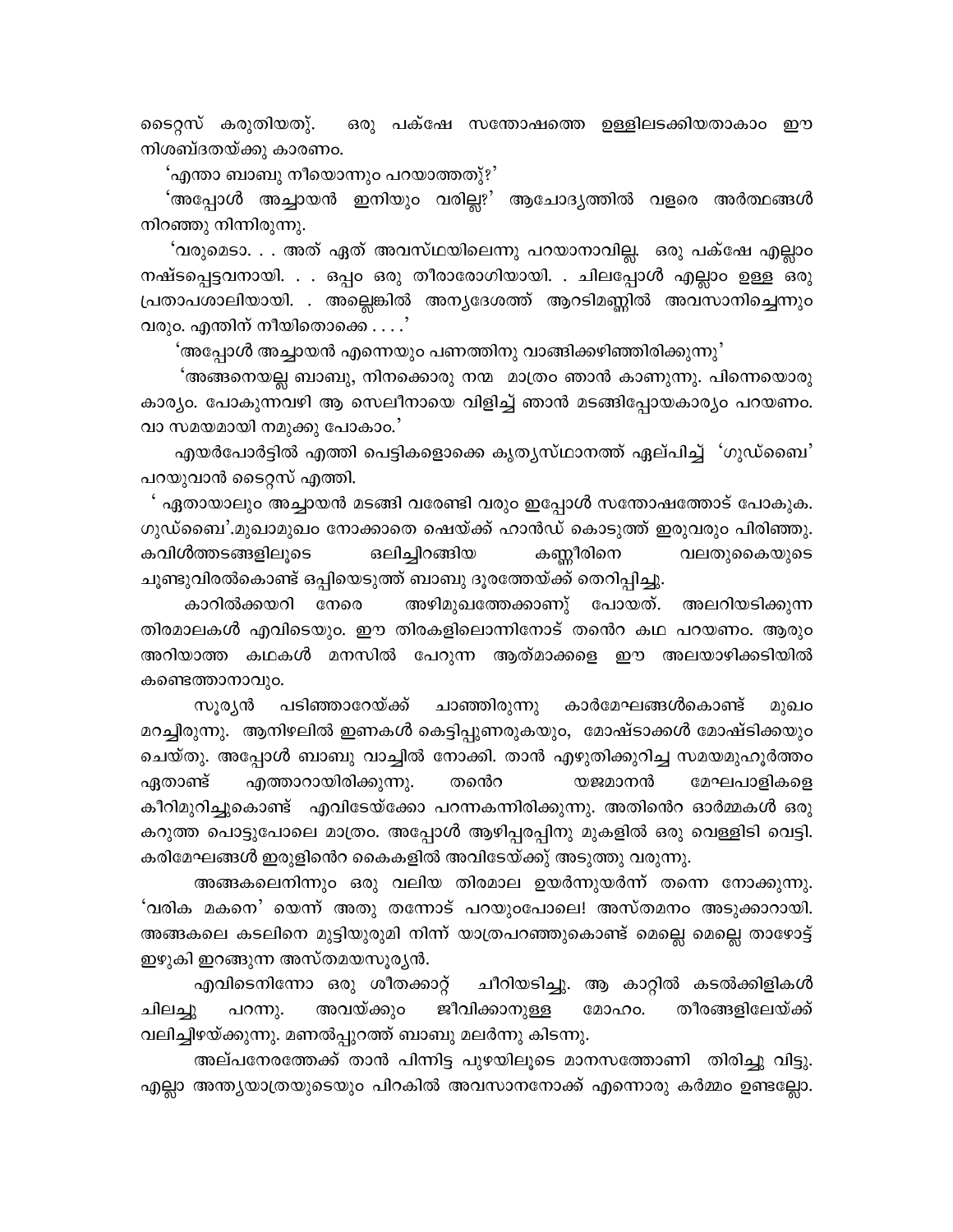കാഴ്ചയിൽ പുതുമയൊന്നും തോന്നിയില്ല. എന്നിട്ടും സന്ദർഭങ്ങൾ കാട്ടി, ആ സാഹചര്യങ്ങളൊരുക്കി തന്നെ മാടിവിളിക്കുന്ന മായാലോകം. കടലും, കാറ്റും, അതിലേ പറന്നുപോയ കാക്കയും പറഞ്ഞു. 'നോക്ക് ഇക്കാണുന്ന പ്രപഞ്ചത്തിൽ ജീവിക്കുന്നവരെയെല്ലാം. ആകാശം വിളിച്ചു പറഞ്ഞു. 'നിങ്ങൾ പാർക്കുന്ന ഭൂമിക്കു ഗോളാകൃതിയല്ലേ? പിന്നെന്തിനു നിങ്ങൾ ജീവിതത്തിനു് ഒരാകൃതി മെനയണം?. മനുഷ്യാ, നീ വിഡ്ഢിയാകുന്നു. എന്തുകൊണ്ടെന്നാൽ. . . . ?

'നിനക്കുവേണ്ടി ദൈവം ഭൂമിയിൽ ഒരുക്കിയിട്ടിരിക്കുന്ന പറുദീസകൾ നീ മലർക്കെ തുറന്നിട്ടിരിക്കുന്ന ആ പറുദീസകളുടെ കവാടങ്ങൾ കണ്ടെത്തുന്നില്ല. തുറന്നുചെല്ലാൻ നിന്നെക്കൊണ്ടാവുന്നില്ല. അവിടെ നിന്നെയും കാത്ത് വശൃതയോട് നിൽക്കുന്ന മദാലസകളിൽ നീ ആകൃഷ്ടനാകുന്നില്ല.'

മൂളിപ്പാട്ടുമായി അതിലേ കടന്നുപോയ കാറ്റ് പറഞ്ഞു. ' വിധിക്കപ്പെട്ടതെല്ലാം തേടിപ്പിടിച്ചാസ്വദിക്കാൻ കഴിയാതെ പോയ നിർഗുണൻ. പണ്ടെങ്ങോ ആരോ പണിതിട്ട സന്മാർഗത്തിൻെറ ഇരുമ്പഴിക്കുള്ളിൽ അകപ്പെട്ടു പോയ ഇരുകാലിമൃഗം.' ആ കാറ്റിൽ അത്തറിൻെ ഗന്ധം നിറഞ്ഞുനിന്നിരുന്നു. ഗൾഫ് പണത്തിൻെ ഗന്ധം പേറുന്ന മദാലസകളുടെ രൂക്ഷഗന്ധം.

ബാബുവിൻെറ മടങ്ങിവരവും റാഹേലമ്മ

കാത്ത് ജനാലയഴിയിലൂടെ നോക്കിനിന്നു. തനിക്കിനി ഏക അഭയസ്ഥാനം അവൻ മാത്രം. ഓർമ്മകൾ ഒരു പുതുഅനുഭൂതിയിലേക്ക് എത്തപ്പെട്ടിരിക്കുന്നു. താൻ ഇന്ന് സ്വതന്ത്രയായിരിക്കുന്നു. ഇന്നലെകളെ ആകെ തുടച്ചുനീക്കിയിരിക്കുന്നു. തട്ടീo മുട്ടീo കുടുംബജീവിതത്തിൻെറ ഓർമ്മകളെയെല്ലാം സരോജിനിയുടെ പോയ ഒരു സഹായത്താലെ എടുത്തുമാറ്റി. കിടപ്പറ വീണ്ടും നവീനമാക്കപ്പെട്ടു. മനസിൻെറ അവശേഷിച്ചിരിക്കുന്നു. മുട്ടിവിളികൾ കവാടത്തിൽ എന്തൊക്കെയോ മനസ് ബാല്യംപോലെ തുള്ളിച്ചാടുന്നു. പണ്ടൊരിക്കൽ ഒരു രാവിലേക്കുമാത്രം താൻ കിടക്ക മാറ്റിവിരിച്ചതിൻെറ ഓർമ്മകളിൽ അവർ ആകെ ഇളകിത്തുടങ്ങി. അന്നവൻ നന്നേ ചെറുപ്പം. ഇന്നവൻെ മനസിൽ ആരൊക്കെ, എന്തൊക്കെയെന്നു അറിയില്ല. വേണ്ട, അറിയണ്ടാ എങ്കിലും എൻെ മറപറ്റിയല്ലേ ബാബുവിന് ഇനി കഴിയാനാകു. ഈ സമ്പന്നതയുടെ മടിത്തട്ടിൽ അവനെ ഞാൻ താരാട്ട് പാടി ഉറക്കും.

മുകളിൽ നിന്നൊരു പല്ലി ചിലച്ചു. സ്വാതന്ത്ര്യം ദുഷ്ടതയെക്ക് മറയെന്നോ? തറയിൽ വീണ പല്ലി വാലുമുറിച്ചിട്ട് എവിടേയ്ക്കോ ഓടി മറഞ്ഞു. 'സരോജിനി, അവൻ വന്നോ?' റാഹേലമ്മ ചോദിച്ചു.

'ഇല്ല, കൊച്ചമ്മേ, വരാറായി.'

കട്ടിക്കാലിൽ പറ്റിപ്പിടിച്ചിരുന്ന ചിലന്തിവലകളെ കുറ്റിച്ചൂൽകൊണ്ട് തുത്തു ജനലഴികളിലും വൃത്തിയാക്കുകയായിരുന്നു സരോജിനി. അവറ്റകൾ വല കെട്ടിയിരിക്കുന്നു. എല്ലാ മാറാലകളെയും വെടിപ്പാക്കി തന്റെ ലോകം ഒരു പുതിയ ആരംഭം കുറിക്കാൻ പോകുന്നു. ഇന്ന് താൻ എല്ലാറ്റിൽ നിന്നും സ്വതന്ത്രയായിരിക്കുന്നു. ഇനിയുള്ള രാവുകൾ. . . . ബാബുവേട്ടൻ തന്റേതുമാത്രമായി തിർന്നിരിക്കുന്നു. പ്രതീക്ഷകളുടെ തിരിനാളങ്ങൾ ഓരോന്നായി ജ്വലിച്ചു. നിലംതൊടാമണ്ണുമായി മൂളിപ്പറന്നെത്തി തൻെറ തലയ്ക്കുമീതെ വട്ടമിട്ടു പറന്ന വേട്ടാവളിയനെ അവൾ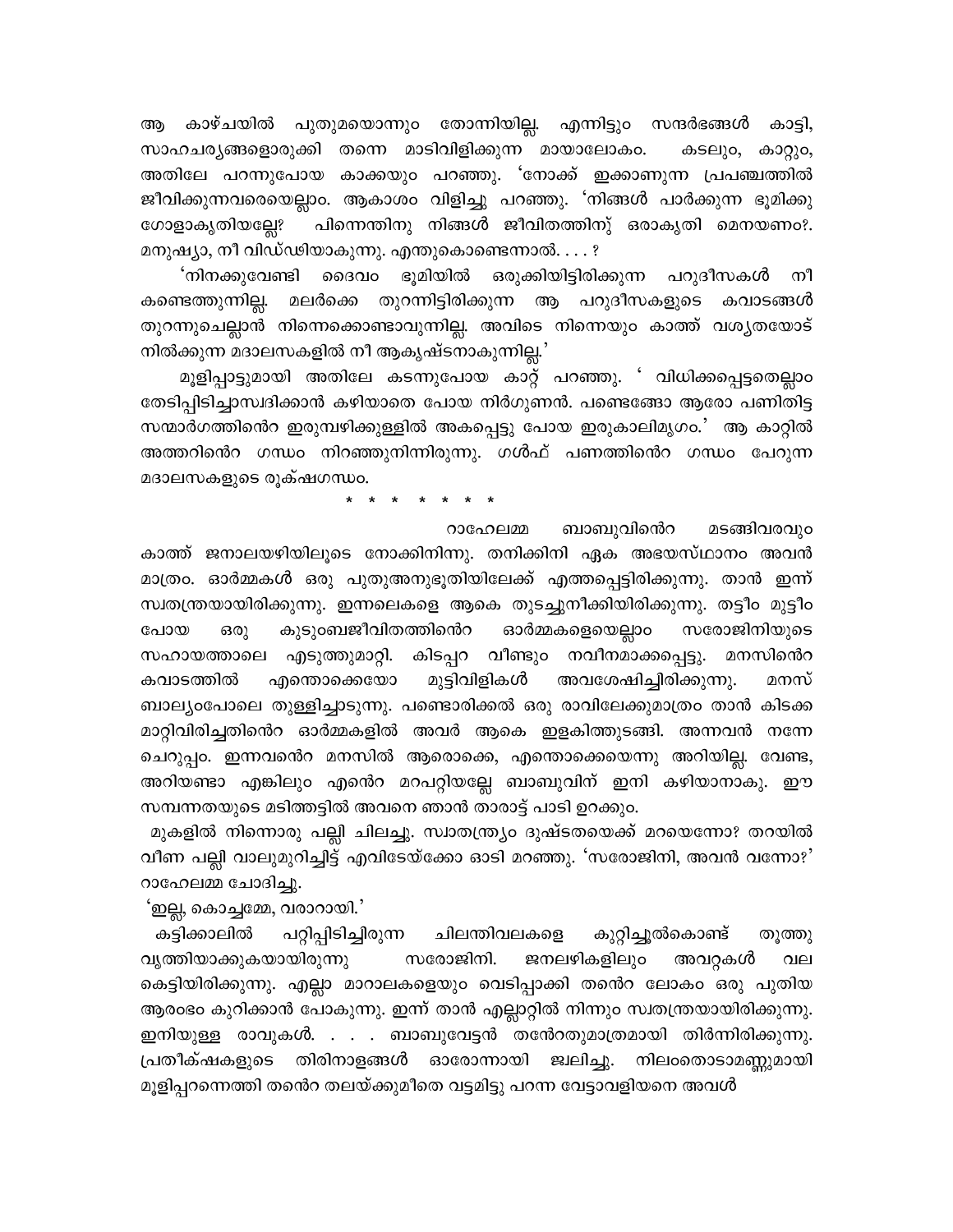കുറ്റിച്ചൂലിനടിച്ചു വീഴ്ത്തി. നീ മന്ത്രംചൊല്ലി മക്കളെ ജനിപ്പിക്കണ്ടായെന്ന് അട്ടഹസിച്ചു. എന്നിട്ടും തീർന്നില്ല. ഈ തറപോലും ഇന്ന് വൃത്തിയാക്കപ്പെടണം. ബക്കറ്റിൽ സോപ്പുവെള്ളം നിറച്ച് ടൗവലുമായി അവൾ തറ തുടയ്ക്കാൻ തുടങ്ങി. രജനി ലിസിച്ചേച്ചിയുടെ അവിശുദ്ധബന്ധം കിടന്നതിൻെറ അശുദ്ധി അല്ല. തുടച്ചുനീക്കുകയായിരുന്നു. കറുത്ത പാടുകൾ ഓരോന്നോരോന്നായി മറയപ്പെടുന്നതവൾ കണ്ടു.

കുലീനത്വം വിളിച്ചറിയിക്കുന്ന ഗ്രെയിസ്വിളയുടെ പുമുഖത്ത് ചാരുകസേരയിൽ മുന്നോട്ടാഞ്ഞ് താടിക്ക് കൈയുംകൊടുത്ത് ലിസി ഇരുന്നു. ചിന്തകൾ ഓർമ്മകളുടെ കൊടുംകാറ്റിൽപ്പെട്ട് ഉലയുകയായിരുന്നു. രജനിയെന്ന വളർത്തുപുത്രി വിഷാദങ്ങളുടെ തറയിൽ പടഞ്ഞ് ഇരുന്നിരുന്നു. ആ പര്യായാപോലെ ചമ്രാ മുഖത്തേക്ക് സൂക്ഷിച്ചുനോക്കുമ്പോളൊക്കെ ലിസിയുടെ സിരകളിൽ രക്തയോട്ടം വർദ്ധിച്ചു. ഈ ഏകാന്തതയെ പുൽകാൻ ബാബു ഇനിയും വരും. വന്നേ മതിയാകു. ആ നാളിൽ ഞാനെൻെറ കിടക്കയെ സകലവിധ സുഗന്ധവും കൊണ്ട് ലഹരി പിടിപ്പിക്കും. വന്നില്ലെങ്കിൽ. . . . . ഒരു പകലിൻെറ നിശബ്ദതയിങ്കൽ താൻ കാരണമില്ലാതെ ഈ ഭവനത്തോട് യാത്ര പറയും. മറ്റൊന്നിനുമല്ല. എൻെറ മമ്മിയെ പരിപാലിക്കാൻ വേണ്ടിമാത്രം. ആർക്കും ചോദ്യം ചെയ്യാൻ കഴിയാത്ത ഒരു സന്മാർഗികത താൻ കാഴ്ച വയ്ക്കും. അവിടെ ചോദ്യങ്ങൾ ജനിക്കുന്നില്ല. ഉത്തരങ്ങൾ മരിക്കുന്നുമില്ല.

നിഗുഡതയിൽ താരകങ്ങളെരിയവേ, സാഗരത്തിനഗാധതതയിൽ സൂര്യനാഴ്ന്നിറങ്ങവേ ബാബു അവിടെനിന്നും എഴുന്നേറ്റു.

കുരുങ്ങിക്കിടന്ന് 'ശരിയല്ലേ?. സദാചാരത്തിൻറ കാലിത്തൊഴുത്തിൽ ചുരുക്കാചിലരായി എന്തിനു വീർപ്പ് മുട്ടണം. ബന്ധങ്ങളെയും ബന്ധനങ്ങളെയും പൊട്ടിച്ചെറിഞ്ഞുകൊണ്ടുള്ള ഇന്നത്തെ ഈ സ്വാതന്ത്ര്യത്തിൻെറ ഒഴുക്കിൽ ചേർന്നങ്ങ് ഔുകിയാൽ തെരുവുതെണ്ടിയും, പോരേ?. കുലപാതകനു൦ ,വൃഭിചാരികളും അലങ്കരിക്കുന്ന അധികാരക്കസേര. കോഴവാങ്ങിക്കൊണ്ട് ആഭാസനേയും തെമ്മാടിയേയും സ്വർരാജ്യത്തിനവകാശിയാക്കുന്ന ആത്മീയലോകം. പുരുഷന്റെ ഉത്തരവാദിത്വം ലഘൂകരിച്ച സ്ത്രീപുരുഷ സമത്വം. തിന്നുക, കുടിക്കുക, ആനന്ദിക്കുക. നാളെ മരിക്കുമല്ലോ!' എന്തിനിങ്ങനെ ജീവിക്കണം.? ? ? ? ? മനസും മനസാക്ഷിയും തമ്മിൽ ഏറ്റുമുട്ടി.

നാളെ മരിക്കുമെന്നറിഞ്ഞുകൊണ്ട് മരണത്തെ ഭയന്നുകൊണ്ട്, ജീവിച്ചിരിക്കുമ്പോൾ സർവസ്ഥ്നകളെയും ജഡത്തിൻെറ ഇല്ലാതാക്കുന്ന മോഹങ്ങൾക്കധീനരായി ചരിക്കുന്നതിനേക്കാൾ ഭേദമല്ലേ, ഈ'ജീവിതം മതി' എന്ന് തീരുമാനിച്ചുറച്ച് അതിനുള്ള വഴി ഒരുക്കുന്നതു്.

എല്ലാം ഭംഗിയായി പര്യവസാനിക്കട്ടേ ദൈവമേയെന്ന് മനമുരുകി പ്രാർത്ഥിച്ചു. ആ പ്രാർത്ഥനയിൽ പരിസരം മറന്നുപോയി. നിമിഷങ്ങൾ ഇഴഞ്ഞു നീങ്ങവേ, രണ്ട് മെല്ലിച്ച കരങ്ങൾ തനിക്കെതിരേ നീണ്ടു വരുന്നു. 'രജനി'. വേണ്ട മകളെ. . . . നീ നിന്റെറ മമ്മിയുടെ കരങ്ങളിൽ സുരക്ഷിതയാണ്. ഈ വേലക്കാരനെ മറന്നേക്കാൻ മോടെ മമ്മിയോടു പറയുക. കണ്ണുകൾ ഇറുക്കിയടച്ചുകൊണ്ട് അയാൾ നേരെ നടന്നു.

ഇറുക്കിയടച്ച കണ്ണിൻെറ മുമ്പിൽ വിവസ്ത്രയായ ഒരു സ്ത്രീ രൂപം. അരുത് ബാബു . . . അരുത്.